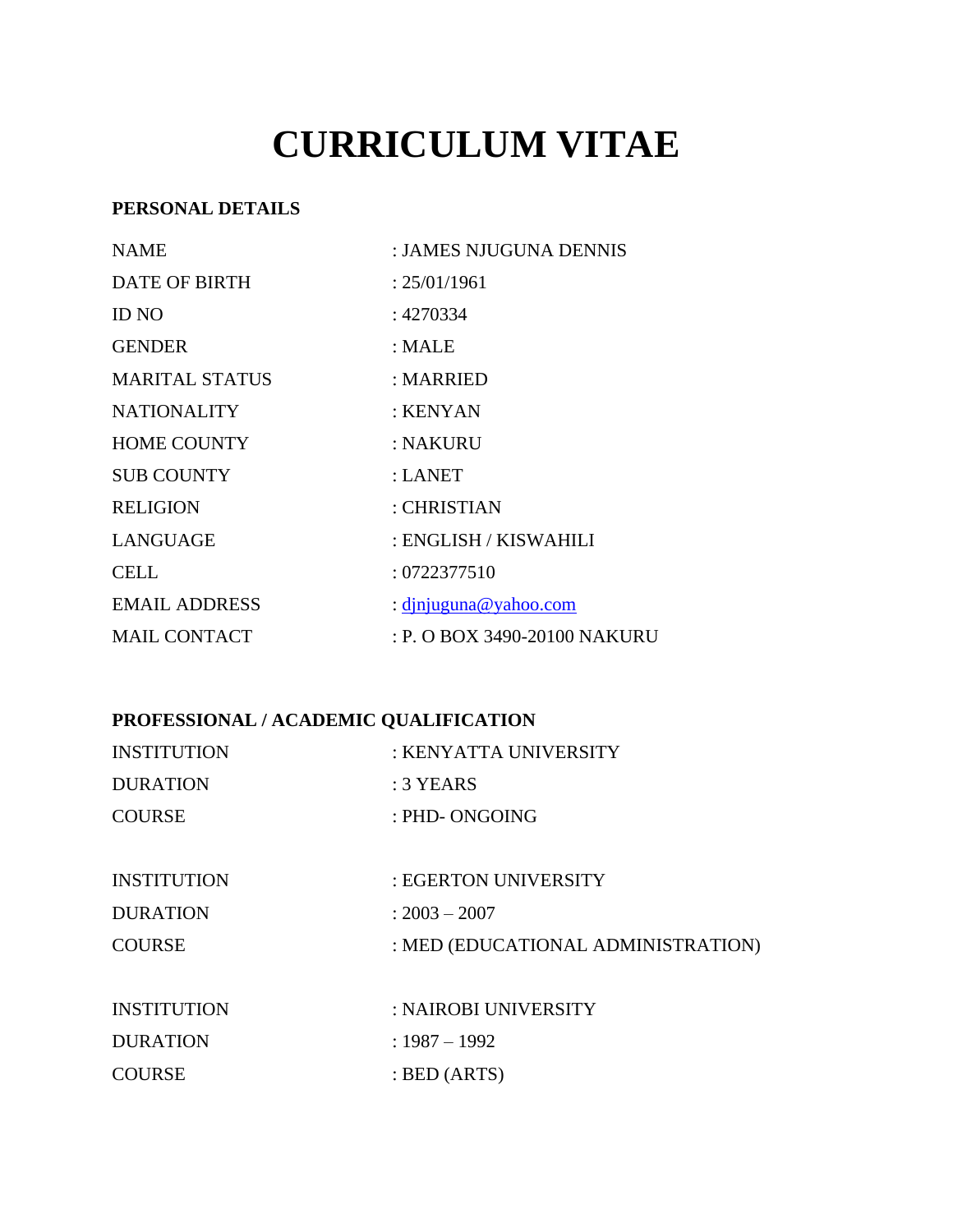| <b>INSTITUTION</b> | $:$ AFSHE                |  |
|--------------------|--------------------------|--|
| <b>DURATION</b>    | :1987                    |  |
| <b>COURSE</b>      | : K.A.C.E                |  |
|                    |                          |  |
| <b>INSTITUTION</b> | : TOWN HIGH SCHOOL       |  |
| <b>DURATION</b>    | $: 1976 - 1979$          |  |
| <b>COURSE</b>      | : EACE CERTIFICATE       |  |
|                    |                          |  |
| <b>INSTITUTION</b> | : EGERTON PRIMARY SCHOOL |  |
| <b>DURATION</b>    | $: 1969 - 1975$          |  |
| <b>COURSE</b>      | : C.P.E                  |  |

## **WORK EXPERIENCE**

| 2012 TO DATE | : HOD TECHNICAL AND APPLIED SCIENCES        |                 |  |
|--------------|---------------------------------------------|-----------------|--|
| 2009 TO DATE | : PART TIME LECTURER KENYATTA UNIVERSITY    |                 |  |
| 2010-2012    | : PART TIME LECTURER MOUNT KENYA UNIVERSITY |                 |  |
| 1996-2010    | : PRINCIPAL, SEC SCHOOLS                    |                 |  |
|              | KIANJOYA SECONDARY                          | $(1996 - 2001)$ |  |
|              | <b>KABAZI SECONDARY</b>                     | $(2001 - 2008)$ |  |
|              | <b>MARAIGUSHU SECONDARY</b>                 | $(2009 - 2010)$ |  |
| 1991-1995    | : TEACHER, MUGAA SECONDARY SCHOOL           |                 |  |
| 1984-1987    | : SUPPLIER (GRADE1) KENYA AIRFORCE          |                 |  |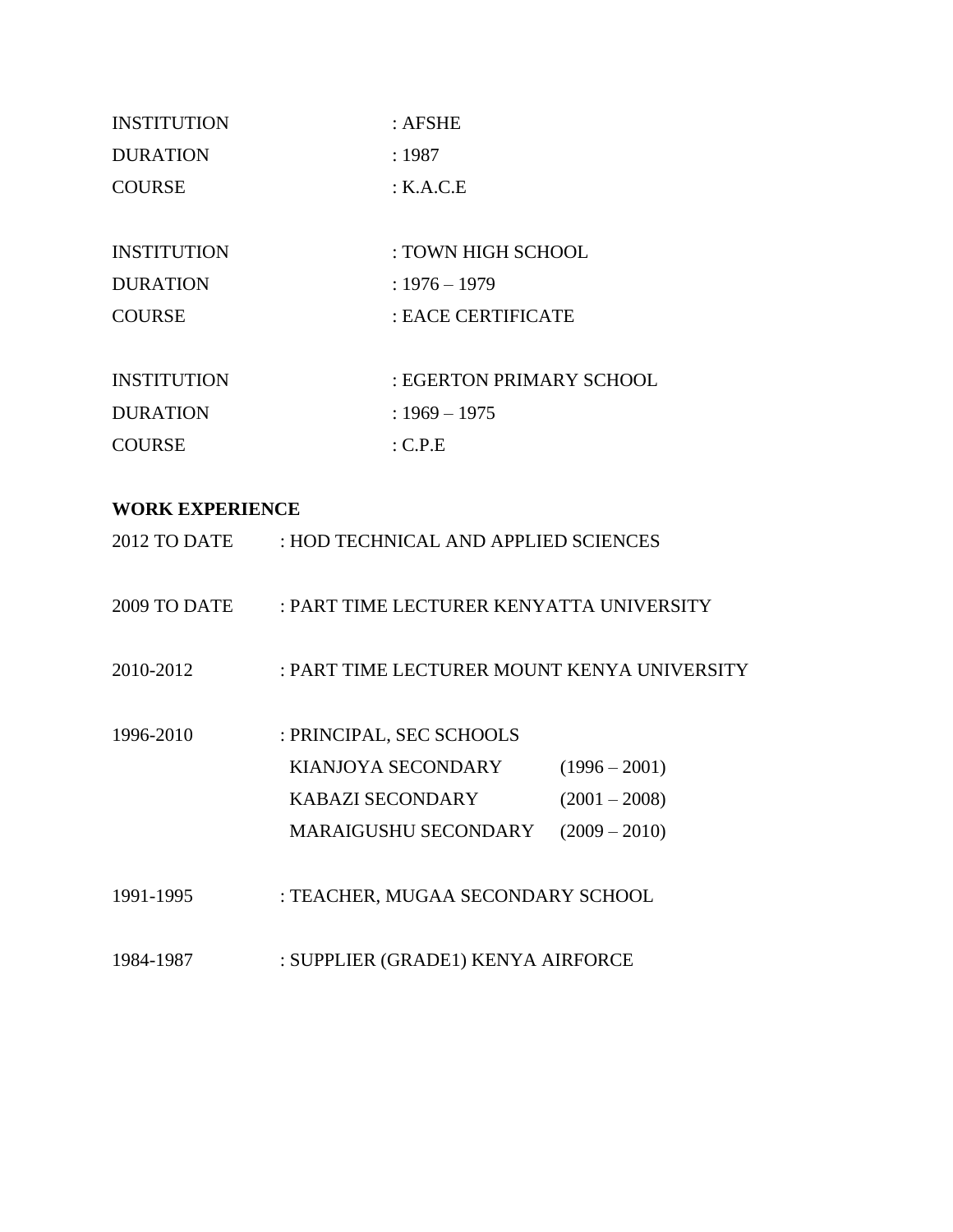## **PROFESSIONAL COURSES AND WORKSHOPS ATTENDED:**

## 1. **GUIDANCE AND COUNSELLING** BY MINISTRY OF EDUCATION  $(18^{TH} – 20^{TH}$  MARCH 2009)

## 2. **ICT INTERGRATION IN EDUCATIONAL MANAGEMENT**-BY K.E.S.I

 $(10^{TH}$  -23<sup>RD</sup> AUGUST 2008)

## **CONTENTS:**

- Application of ICT in school management
- Project based learning
- ICT as a tool for financial management in schools
- ICT research strategies.

# 3. **COUNSELLING SKILLS FOR MANAGERS** BY KENYA INSTITUTE OF PROFFESSIONAL COUNSELLING (19<sup>TH</sup>- 21<sup>ST</sup> JULY 2007)

#### CONTENTS:

- The need for counseling skills for managers
- Types of managerial challenges facing managers in the place of work
- Approaches applied by the modern managers in counseling workers
- Different personnel requiring counseling in learning institutions

## 4. **RE-ENGINEERING THE MANAGEMENT OF SCHOOLS IN KENYA. BY**:

KENYA EDUCATION STAFF INSTITUTE (4TH-7TH OCT 1999)

## **CONTENTS**:

- Efficient handling of finances for effective school management
- Focus on people health, safety, security and welfare
- Guidance and counseling
- Core functions, responsibilities, and duties of school managers

## **5. INDUCTION COURSE IN EDUCATIONAL MANAGEMENT** BY MINISTRY OF EDUCATION/K.ES.I**(8TH-20TH AUG.1999)**

## **CONTENTS:**

• Principles of educational management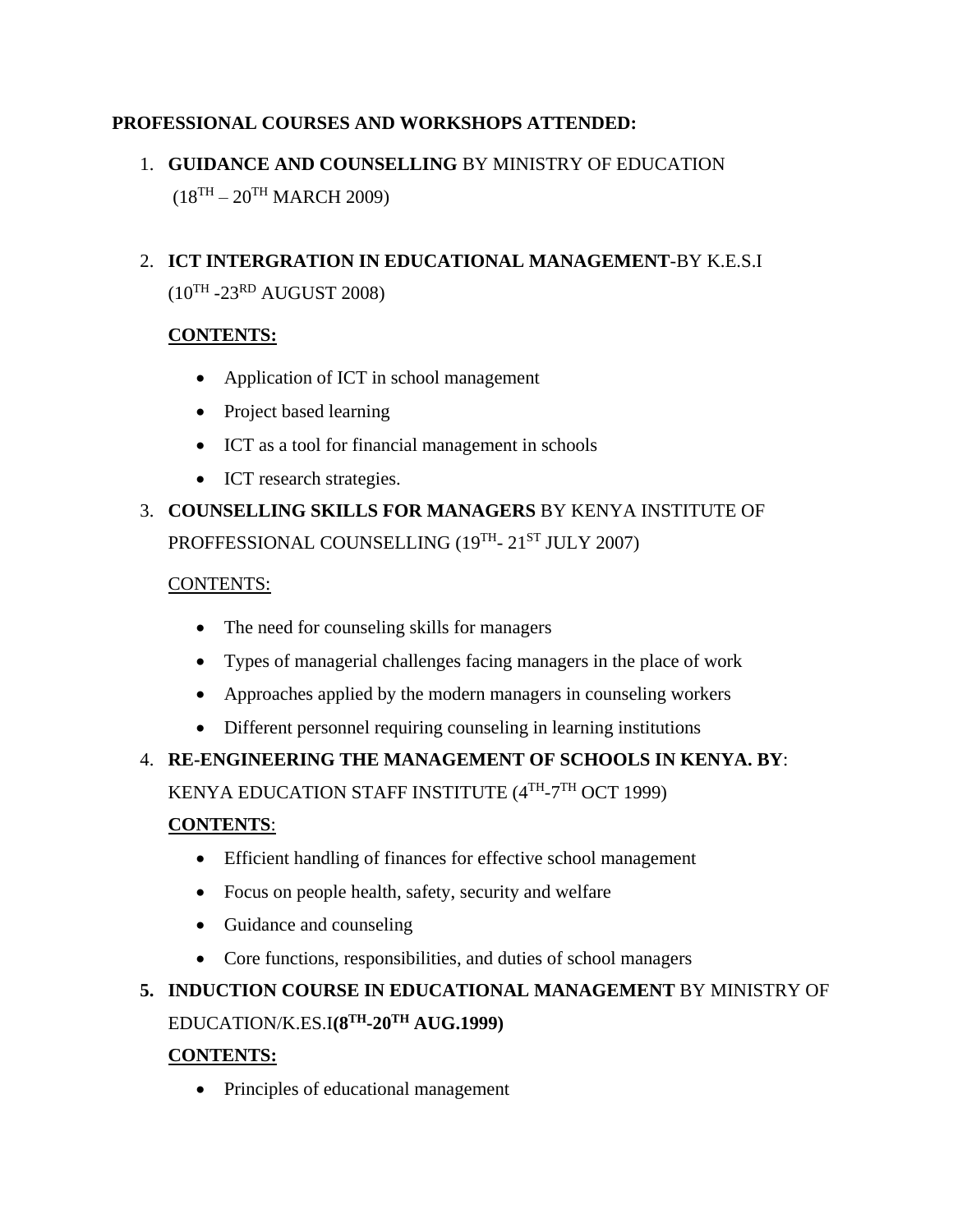- Responsibilities/duties of school managers
- Management of Educational Resources
- School and community relations

## **6. IN SERVICE COURSE FOR HEADS OF DEPARTMENTS** BY MINISTRY OF EDUCATION **(5TH-7 TH MAY 1999)**

## **CONTENTS**:

- Role of Heads of Departments
- Motivation and staff development
- Time management
- Communication skills

## **7. INSERVICE COURSE FOR DEPUTY HEAD TEACHER BY MOE.**

## (12TH -17TH SEPT 1997**)**

## **CONTENTS**

- Delegation of duties and motivation
- Staff development
- Leadership and management skills
- Management of meeting and public relations
- Communication

## 8. **SUPPLIER'S ADVANCED COURSE: GRADE IN SUPPLIES BY KENYA**

## **AIRFORCE (MOI AIR BASE)** (1984-1987)

## **CONTENTS:**

- Storage, stock control and material handling
- Distribution, storehouse layout, stores accounting
- Bills progression, inventory control and purchasing techniques
- Customs clearance procedure